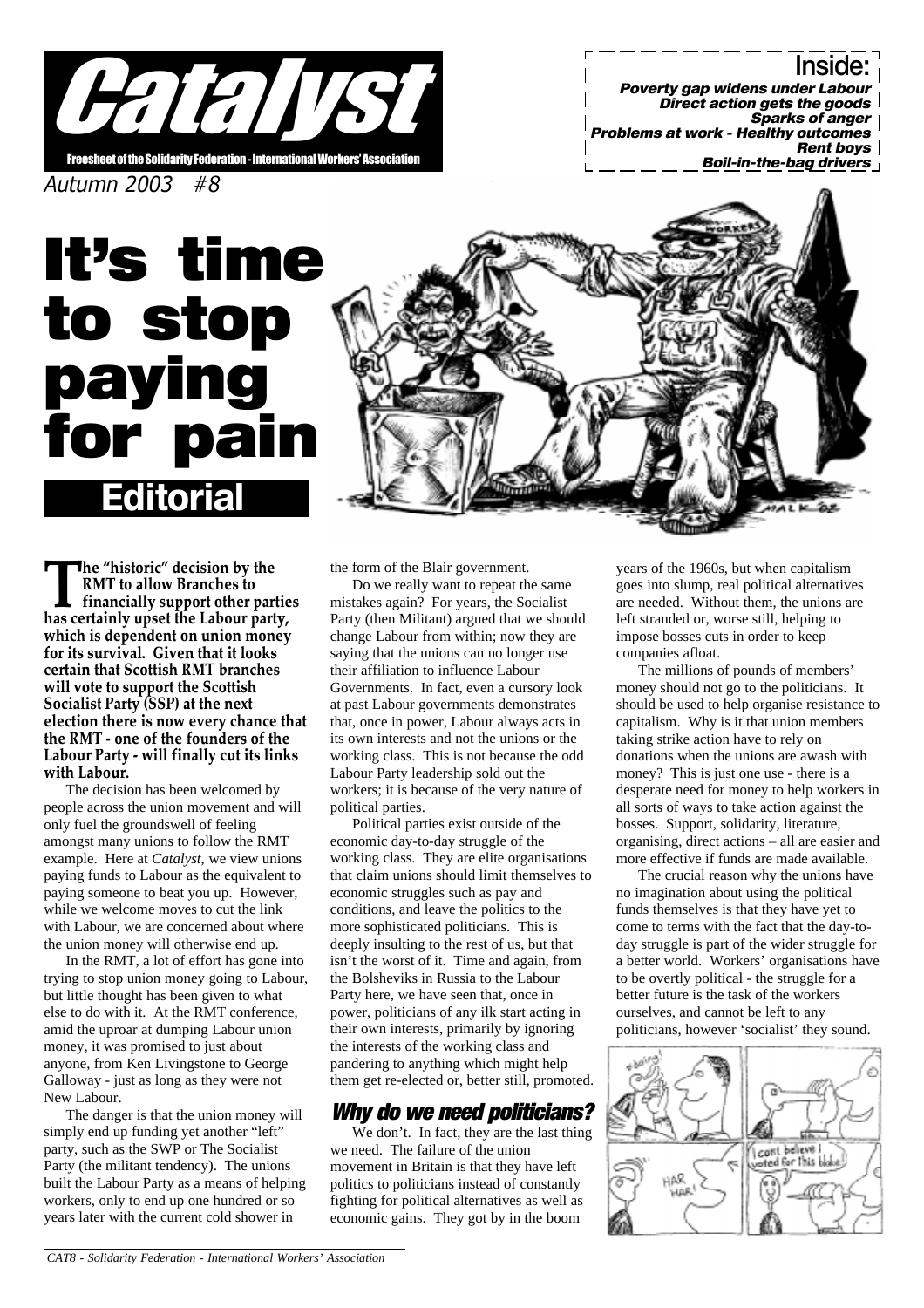

## POVERTY GAP **WIDENS UNDER** LABOUR

*Remember the Tories looking after the rich at the expense of the poor? Remember the jubilation when the Labour Government was finally elected in 1997? Remember all the promises? Well, the latest research from the Institute for Fiscal Studies says the total poverty gap - the total income by which families fall short of the poverty line - has increased under Labour.*

*The report concludes that children who live in the poorest UK households have less of a chance of escaping poverty than when Labour came to power. Yet, child poverty is one of Labour's key targets, and has been at the heart of the political agenda since 1999.*

*Although some poor families have benefited, it is the rich who have benefited more. According to government surveys, 1.1 million children live in households with less than 40% of the national average income. Four out of 10 of these children live in households that do not receive any of the main means-tested benefits - even though they may be entitled to claim.*

*More and more people are being forced in to minimum wage jobs that are casual, temporary and often part-time. It is these in low-paid minimum wage jobs that are stuck in the poverty trap between benefits and a decent wage.*

*So, for all their talk, this government has failed abysmally to tackle poverty. Their policies benefit the rich at the expense of the poor - and they are set to continue to do so.*

## Direct action gets the goods

Tho says the wildcat strike is dead? When British Airways check-in staff promptly walked out in July, after management sought to impose a swipe card-based clocking-on system, they proved the power of the unofficial action.

The workers were, of course, right to be sceptical about the bosses' motives. The new "big brother" system would be used to monitor working hours, so bosses could even start sending people home during quiet periods, without pay. This would particularly affect the mainly women workers' ability to manage family commitments around working hours. Already, many are forced to do 'tarmac transfers', passing children between partners at shift changes. This is only possible if people know their shift patterns 3 months in advance, as at present. Check-in workers only earn £200-240 per week, so paying for child care is not really an option.

The mainstream media gave their usual sympathetic opinion that the action was not only illegal, but counter-productive. Little mention was made of BA's £1.8 billion of reserves and £136 million profit in the last financial year, all from exploiting BA workers.

The unofficial action demonstrated the power and bravery of the check-out workers. It led to 360 flights being cancelled, and about 80,000 passengers delayed, not to mention tens of millions of pounds in costs for BA. The strike ended when the unions and BA agreed that the swipe card introduction would be delayed until September, following further consultation.

The role of the trade union leaders during the strike was, of course, appalling. However, the workers are talking of further action, if negotiations do not go according to plan. Having got their fingers burnt this time, maybe BA will be more circumspect when it comes to future negotiations. Or maybe the profits to be made through the new clocking-on system will outweigh their fear of further strike action.

Only direct action by the workers themselves will ensure success; it was the so-called 'illegal' worker-controlled walk-out which worked last time – and it will be a similar worker-controlled action which will work next time.



The newly updated "stuff your boss"<br>leaflet on basic work rights - get free copies from: SolFed, PO Box 1095, Sheffield S2 4YR. solfed@solfed.org.uk

## Sparks of anger

Since May, there have been daily<br>pickets outside the prestigious<br>Manchester. The action began when four pickets outside the prestigious Piccadilly Gardens development in electricians were sacked by the contractor DAF Electrical for forming a branch of the TGWU/EPIU and insisting on their right to direct employment. There were seven further dismissals as other electricians took unofficial strike action in solidarity.

DAF have used the terms of the JIB (Joint) Industry Board for the Electrical Contracting Industry) to justify the sackings. This body represents Britain's longest running 'sweetheart deal', under which the employers pay workers' dues direct to the union (originally the EETPU, but now, through a series of mergers, Amicus). As such, no other unions are recognised.

Meanwhile, the sacked electricians' work is being handled by unskilled labourers, which itself is a breach of JIB regulations. So too are the pay (£5/hour v. £7.10 JIB rate) and out of

town allowances (£5/day plus sleeping bag v. the £28 JIB rate for B&B) that DAF is paying their scabs. As usual, employers break agreements with impunity while union officials look the other way. In a similar vein, it was the sacked men, not Amicus officials, who forced a reluctant Health and Safety Executive into investigating DAF's unsafe working practices. The use of low paid unskilled workers to do electrical and other such potentially hazardous work is an increasingly widespread feature in the construction industry, and partly explains the currently rocketing death and accident toll.

The T&G eventually gave this dispute official backing in early July and is representing the workers through the industrial tribunal process. To contribute to the fighting fund, send cheques, payable to 'A. Jones', to: Mr S. Acheson, 13 Thompson Close, Danebank, Denton M34 2PQ. Tel. 07813 456831. For further details on the strike and on the JIB sweetheart deal, see the next issue of *Direct Action*, due out in September.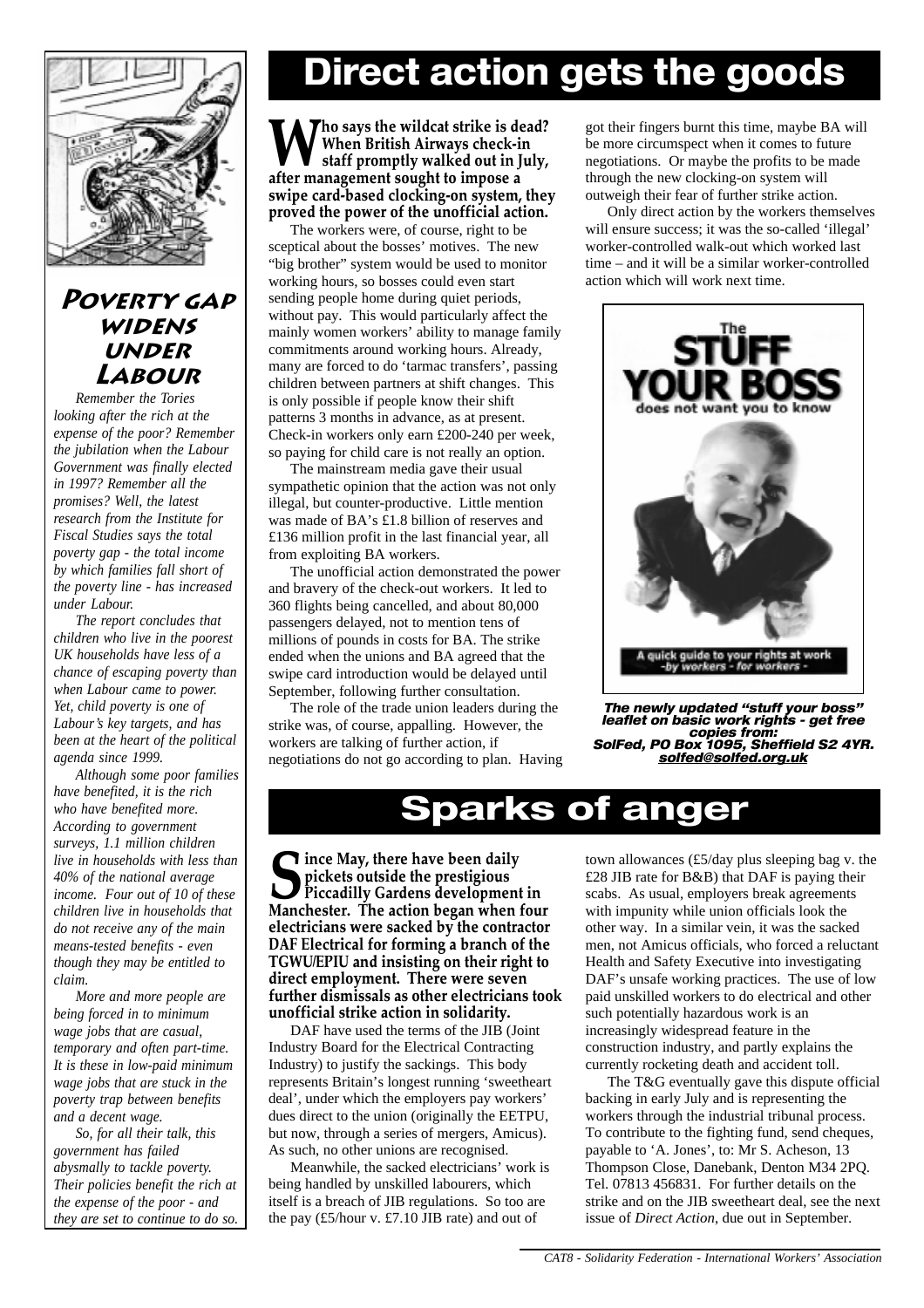## Problems at work No.6: Legal update

In August, new European regulations<br>
came into force to clarify and<br>
strengthen the Working Time Regulations<br>
(WTR). These introduced limits on working n August, new European regulations came into force to clarify and strengthen the Working Time Regulations hours for the first time in the UK.

The WTR gave most UK workers seven basic rights, including rights to paid holidays and a ceiling on the maximum average working week. But the initial legislation allowed some temporary exemptions where employers in certain sectors argued that they needed time to comply with the law. It has also left an opt-out clause that gives workers the 'choice' to work longer hours.

The basic rights and protections that the Regulations provide are:

- a limit to 48 hours a week which a worker can be required to work (though workers can choose to work more if they want to).
- a limit of an average of 8 hours work in 24 which nightworkers can be required to work.
- a right for night workers to receive free health assessments.
- a right to 11 hours rest a day.
- a right to a day off each week.
- a right to an in-work rest break if the working day is longer than six hours.
- a right to four weeks paid leave per year. Although this is good news for some workers

who have had no protection from excessive working days, it's unfortunate that junior doctors, workers in the North Sea, and transport staff have had to wait five years longer than most for these rights.

Now, this seems all very good, but the problem is that there is also no guarantee that workers will see the benefits of the new protections. Under the UK opt-out to the working time rules, it is far too easy for employers to pressure staff to work more than 48 hours a week.

Britain has the dubious honour of topping the league in Europe with the longest average working week, 43.6 hours compared with an EU average of 40.3 hours. Most European countries

have set their working time limits below 48 hours, and the UK is the only EU country still with an optout.

The European

Commission will debate this later in the year, but already the bosses have been pushing the government for employees to be allowed to work more than 48 hours in a week. They fear that removing employees' right to opt out of the European Working Time Directive could be 'catastrophic' for business, or, in other words, for their profit margins.

The CBI Director general, Digby Jones has claimed the opt-out was needed for a "flexible labour market" (workers doing more for less) and that workers "don't want unions and politicians telling them when they can work or for how long" (but apparently the bosses can).

Given the unequal relationship between the employers and the workforce this is nonsense. The government's own statistics suggest that many employees want to spend less time at the office, even if fewer hours mean less money. Many workers simply don't get a choice whether or not to work long hours and bosses seem obsessed with making workers accept long hours in many industries.

Pressure is exerted in many ways and a lot of workers feel bullied into staying late. For others, the workplace culture means that leaving on time is seen as "letting the team down." What we do know is that working long hours can lead to unnecessary stress, and people with excessive days are more likely to have accidents at work.

The bosses are adept at picking people off one by one so the only way to bring to an end the culture of more hours for less pay is by sticking together and resisting collectively. Don't be pressured into working longer hours; it benefits no-one but the bosses.

Write in for a full & frank answer to a problem at work, or contact the ansaphone helpline for advice - 07984 675 281 Catalyst, SF, PO Box 29, SW PDO, Manchester M15 5HW. solfed@solfed.org.uk

## Healthy outcomes

**Health workers in Bolton and London<br>have won important victories agains<br>Mediclean.** have won important victories against the private hospitals group, ISS Mediclean.

After a series of strikes in London, workers at Whipps Cross Hospital forced a climb-down by the multinational's management over the imposition of pay and a two-tier work system (where those joining from the NHS had better contracts than those joining after privatisation).

Meanwhile, in Bolton, workers at Royal Bolton Hospital forced yet another back-down by ISS. After 12 days of strikes spread across four weeks, management were forced to increase pay to £5.33 per hour, with night shift workers getting time and a third, and sickness

benefit to be paid from day one instead of after three days. This is a major setback to private sector healthcare companies, who have sought to capitalise on casualisation in order to turn a healthy profit from undermining basic workers rights.

It just goes to show that even the most hard-nosed companies, when faced with indomitable strike action, can be forced into humiliation. They are delighted with endless negotiations, teamworking and lobbying, because they can manage them, but they can't manage a load of people getting themselves together and walking off the job in protest. As always, direct action gets the goods! Meanwhile, the health sector trade unions are so institutionalised that they refuse to support any such real action for health workers.

#### Tomorrows killers

*The Control of Asbestos at Work Regulationscome into force on 21 May 2004, but it is already too late for the estimated 10,000 Britons per year who are expected to die from asbestosrelated diseases within the next 25 years. Already, insurance firms are setting aside funds in anticipation of claims. Equitas, set up to reinsure Lloyds of London, has set aside £3.2 billion, while Royal Sun Alliance is reported to have asbestos reserves of £800 million.*

*While money cannot bring people back or end suffering, companies must be made to pay for the mass slaughter they have knowingly been complicit in causing. If you have worked where you could have been exposed to asbestos, or you know someone in this position, for further information and advice, you can contact the Greater Manchester Asbestos Victims Support Group, c/o GMHC, 23 Mount St, Manchester M4 4BE. asbestos.gmavsg@virgin.net*

### New Labour bitter?

*A German Tory politician has upset the elderly, saying that they should not be a burden on the German health service by getting hip replacements. Philipp Missfelder of the CDU said: "In the past, people used to walk on crutches, so why can't they do the same now? Obviously, the Germans have learned something from the British NHS, where thousands of elderly people are forced to wait in queues on their crutches for years, waiting for hips.*

#### Rent boys

*The world famous architect Daniel Lipeskind (designer of the imperial War Museum in Manchester) has won the competition for the new building to replace New York's twin towers. Unfortunately, his victory is already rather hollow. Incorporated into the design was a sunken memorial to those who were killed in the 9/11 tragedy. However, the property magnate who owns the lease to the site has opposed the memorial on the grounds that it will reduce the office space available in the building, and so reduce his rental income.*